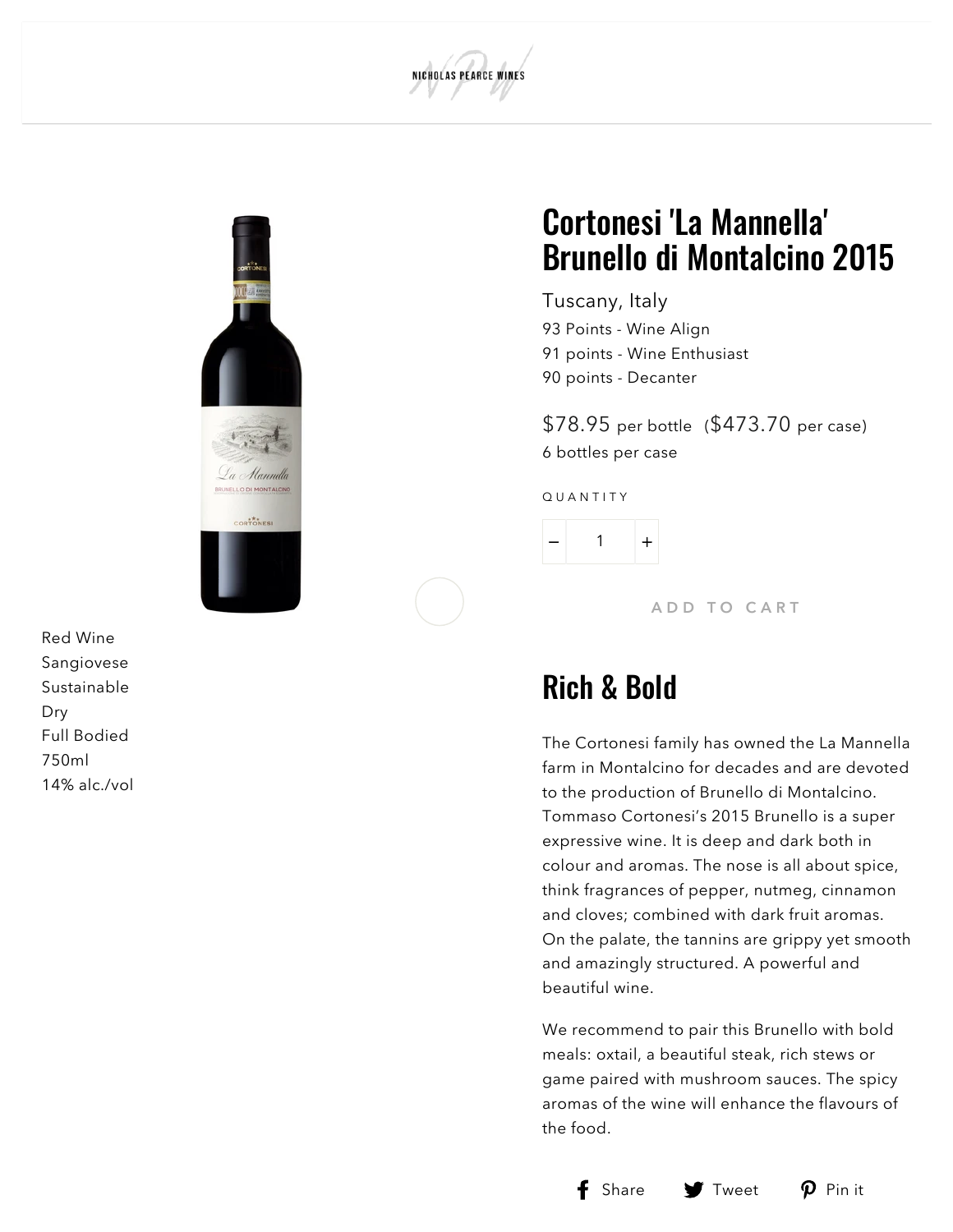# About the Winery

### **Cortonesi**

The "La Mannella" farm, owned by the Cortonesi family, covers a surface of 56 hectares (138 acres), eight (19 acres) of which are especially devoted to the production of "Brunello di Montalcino". Its wine-making activity started at the beginning of the seventies, and its vineyards are placed in one of the most valuable areas of the region, both north and south-east from Montalcino.



The Cortonesi family has been making wine since the 1970's however at the time the wine was simply for family, friends and neighbours enjoyment. In 1985 they began to offer their wines commercially. It is strictly a family business, and works according to tradition, while also employing modern technologies that help to the enhance the quality of the wines made. Tommaso, in his early 30s, is the third-generation winemaker at the winery that was started by his grandfather. The favorable location of its vineyards, and the rocky soil where they are planted, all contribute to the making of a deep and elegant Brunello. Tomasso says "I'm a lucky man who has been given the opportunity to realize my dream and continue my family's efforts making wine in the land where I was born."

## Press Reviews

### <span id="page-1-0"></span>Wine Align

#### 93 Points - Michael Godel

Like the same vintage Rosso the Brunello is showing with perked up freshness and almost no development. Slavonian oak and just the right amount of time has elevated the game and brought all the parts into line. There's fresh porcini in this moment so no matter that Tommaso found none on a quick forage today. Good earth and crunch from in depth older vines construction and very impressive length. Fine quality for 2014 from a producer to look for when adversity tests your mettle. Last tasted October 2019.

## <span id="page-1-1"></span>Wine Enthusiast

#### 91 points

Red berry, blue flower, forest floor and menthol aromas meld together on this full-bodied red. It's tightly knit and firmly structured, delivering raspberry compote, cranberry and clove set against assertive, seasoned tannins. Drink 2022–2027.

### <span id="page-1-2"></span>**Decanter**

### 90 points

La Manella is the name of the Cortonesi family's estate on the northern slopes of the Montalcino hill. Rather than a single vineyard, it comprises a number of plots totalling approximately 5ha. These are blended and bottled separately from its smaller holding in the south of Montalcino. It is already showing a bit of development, though still appealing. The nose emphasises savoury leather and dried floral aromas, while on the palate brighter notes of red cherry and pepper appear and the tannins give a perceptible grip. Nevertheless, I'd drink this within the decade.